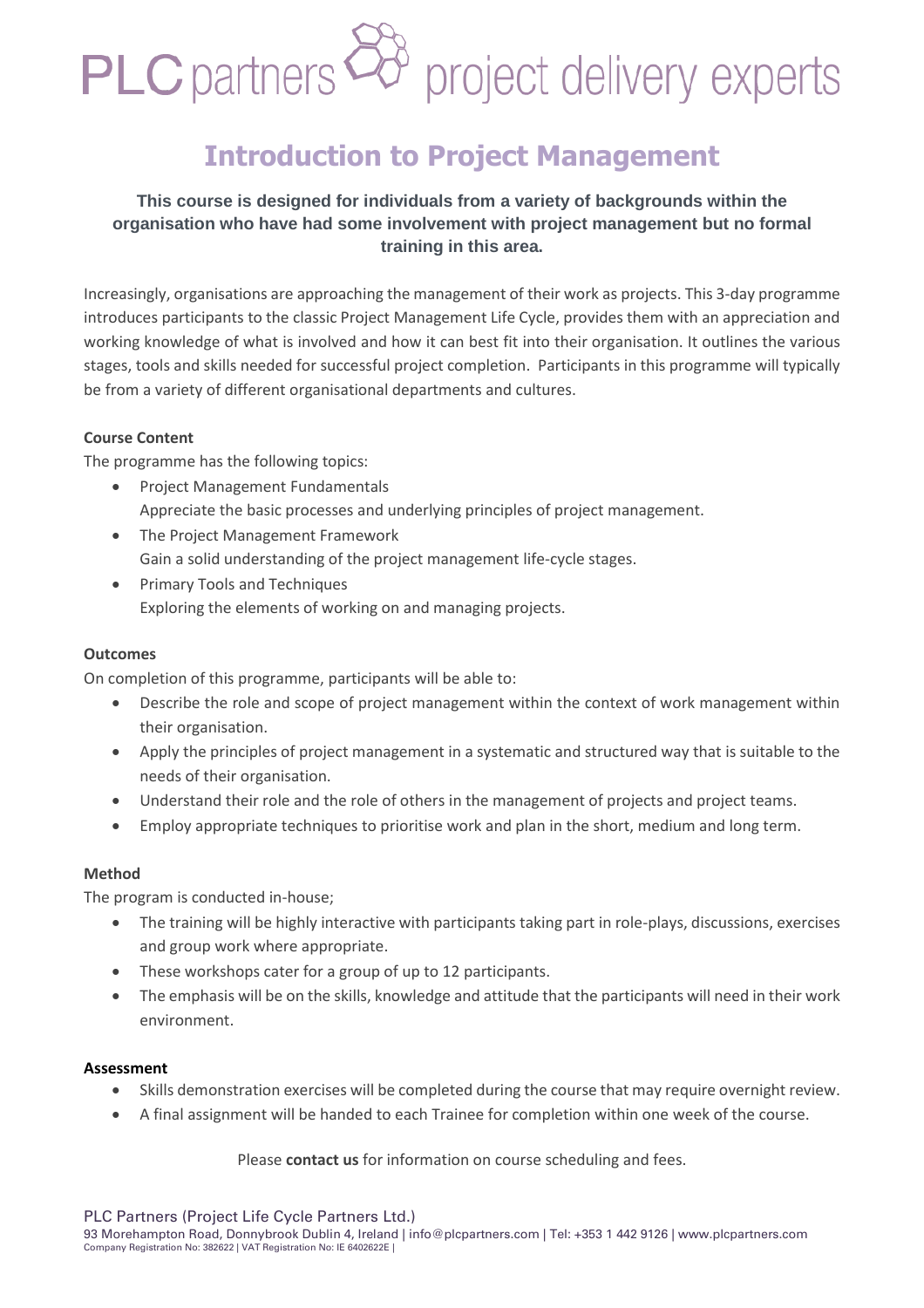# PLC partners<sup>28</sup> project delivery experts

# **Effective Project Management**

### **This course is designed for people who have been, or soon will be involved in leading, managing or overseeing a project. This course will provide you with the skills, knowledge and tools needed to start running your own successful projects.**

The 5-day programme will introduce the group to defining and planning projects, running and monitoring progress, and formal project closure.

#### **Course Content**

The programme covers the following areas:

- Identifying distinct project processes and stages, their key activities and deliverables.
- Conducting a Project Feasibility study and progressing through to Project Initiation.
- Learning how to apply a range of tools and techniques at various stages throughout the project life cycle (The Project Management Institute, Inc. PMI® PMBOK® Guide).
- Evaluating the risks, issues, and critical success factors associated with projects.
- Managing Project Teams developing soft skills.
- Employing appropriate software (MS Project) for project planning, estimation, monitoring and control, communication and reporting.

#### **Method**

The program is conducted in-house;

- The training will be highly interactive with participants taking part in role-plays, discussions, exercises and group work where appropriate.
- These workshops cater for a group of up to 12 participants.
- The emphasis will be on acquiring the skills, knowledge and attitude that the participants will need in their work environment.

#### **Outcomes**

On completion of this programme, participants will be able to:

- Master fundamental project management skills, concepts and techniques.
- Fully scope a project by linking project goals and objectives to clear, compelling stakeholder needs.
- Develop and manage a project plan within structured guidelines.
- Implement a set of project management monitoring and control techniques.
- Access Stakeholder needs and expectations internal and external communications.
- Successfully transition the project upon completion.

#### **Assessment**

- Skills demonstration exercises will be completed during the course that may require overnight review.
- A final assignment will be handed to each Trainee for completion within one week of the course.

Please **contact us** for information on course scheduling and fees.

PLC Partners (Project Life Cycle Partners Ltd.)